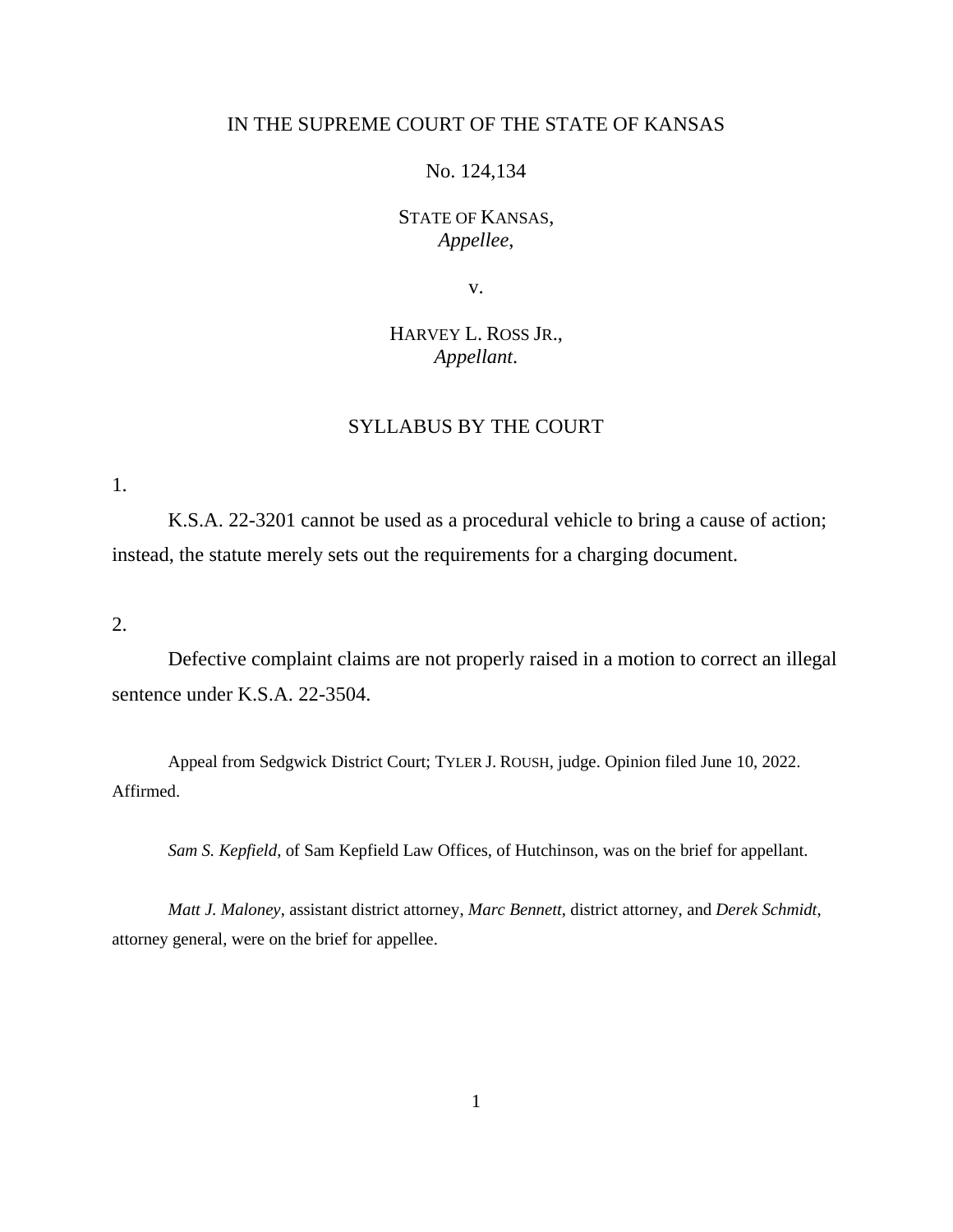The opinion of the court was delivered by

STANDRIDGE, J.: Harvey L. Ross Jr. appeals the district court's denial of his postconviction request to reverse his conviction based on allegations that the trial court did not have subject matter jurisdiction over his criminal proceedings. Because Ross fails to identify a timely, unexhausted, and proper procedural vehicle for presenting his subject matter jurisdiction challenge to the court, we affirm the district court's denial of his claim.

### FACTS

In 2004, a jury convicted Ross of first-degree murder, attempted first-degree murder, and criminal possession of a firearm. The district court sentenced Ross to life imprisonment for first-degree murder; 586 months for attempted first-degree murder, to run concurrent; and 9 months for criminal possession of a firearm, to run consecutive. Ross appealed his conviction, and we affirmed. *State v. Ross*, 280 Kan. 878, 889, 127 P.3d 249 (2006).

Ross has continued to seek relief through several postconviction motions. See *Ross v. State*, No. 103,369, 2011 WL 3444314 (Kan. App. 2011) (unpublished opinion) (affirming denial of K.S.A. 60-1507 motion); *Ross v. Heimgartner*, No. 12-3085-SAC, 2013 WL 1149981 (D. Kan. 2013) (unpublished opinion) (order denying federal habeas relief).

In 2021, Ross filed a pro se motion captioned "Informational defect/Lack of Jurisdiction under K.S.A. 22-3201(b)(c)(e)(f)(g)(e)." Relevant to this appeal, he argued the criminal complaint filed by the State "failed to confer subject matter jurisdiction on the trial court" because the complaint failed to state essential facts constituting each of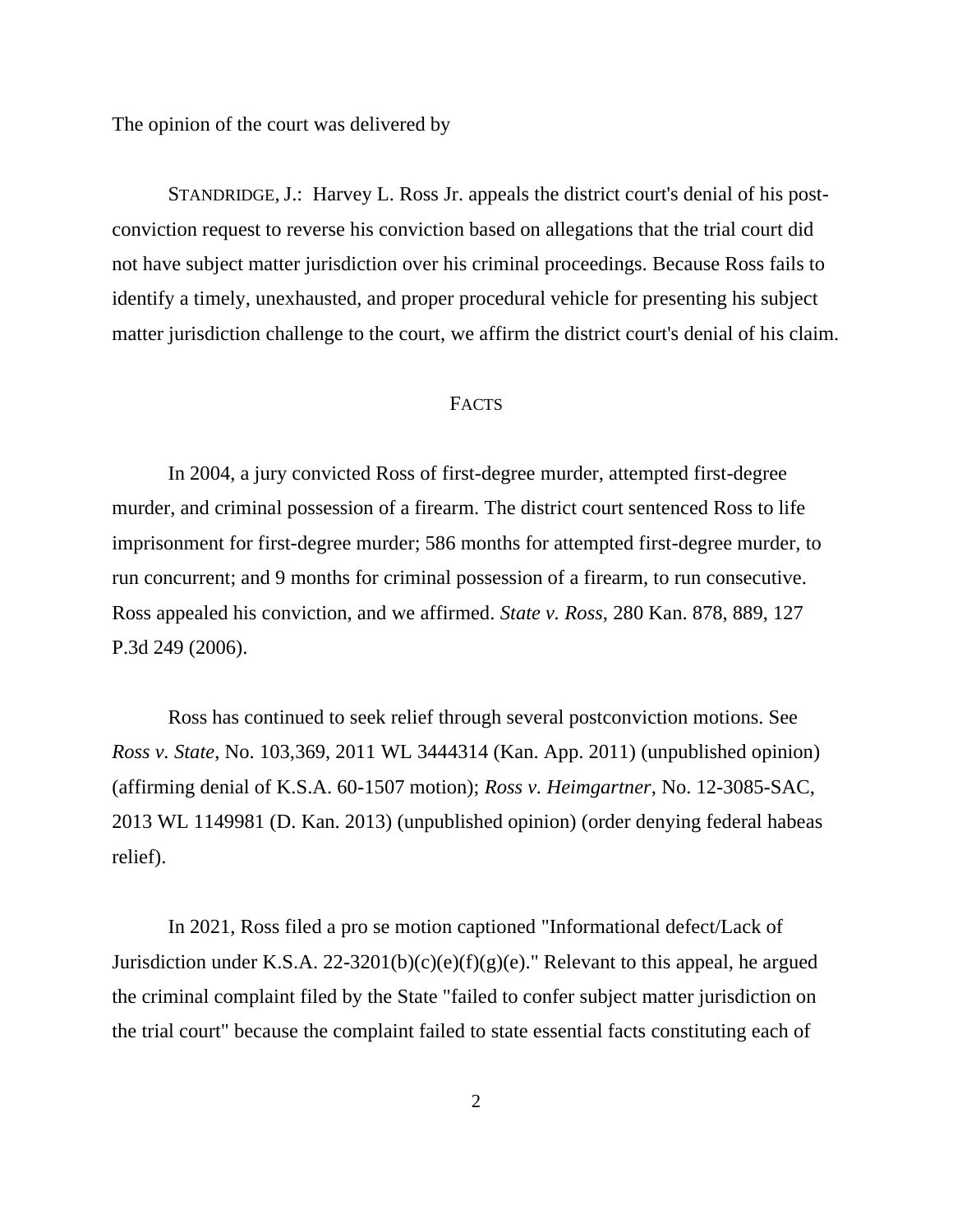the charged offenses. Ross argued these alleged defects required his convictions to be reversed. Ross also requested the appointment of an attorney.

The district court reviewed Ross' subject matter jurisdiction claim on the merits but denied his request for relief:

"Defendant's claim fails because his only claim relating to subject matter jurisdiction is that the charging document is defective. But, '[c]harging documents do not bestow or confer subject matter jurisdiction on state courts to adjudicate criminal cases; the Kansas Constitution does. Charging documents need only show that a case has been filed in the correct court, *e.g.*, the district court rather than municipal court; show that the court has territorial jurisdiction over the crime alleged; and allege facts that, if proved beyond a reasonable doubt, would constitute a Kansas crime committed by the defendant.' *State v. Dunn*, 304 Kan. 773, 811, 375 P.3d 332, 355-56 (2016).

"Furthermore, the claim that the charging document did not contain enough information to satisfy due process also fails. 'The plain language of K.S.A. 22-3201(b) is relatively clear: A charging document shall state "essential facts" constituting the crime charged, and the document "shall be deemed sufficient" if it is "drawn in the language of the statute." The statute's emphasis on "facts" rather than "elements" is repeated in other related statutes and legally significant.'" *Dunn*, 304 Kan. at 811.

"In this case, the charging document adequately stated the elements of the crimes of conviction. The District Court had subject matter jurisdiction, so this claim fails."

Ross timely appealed.

#### ANALYSIS

Although our analysis differs from that provided by the district court, we affirm the decision to deny Ross the relief he seeks. Unlike the district court, we decline to